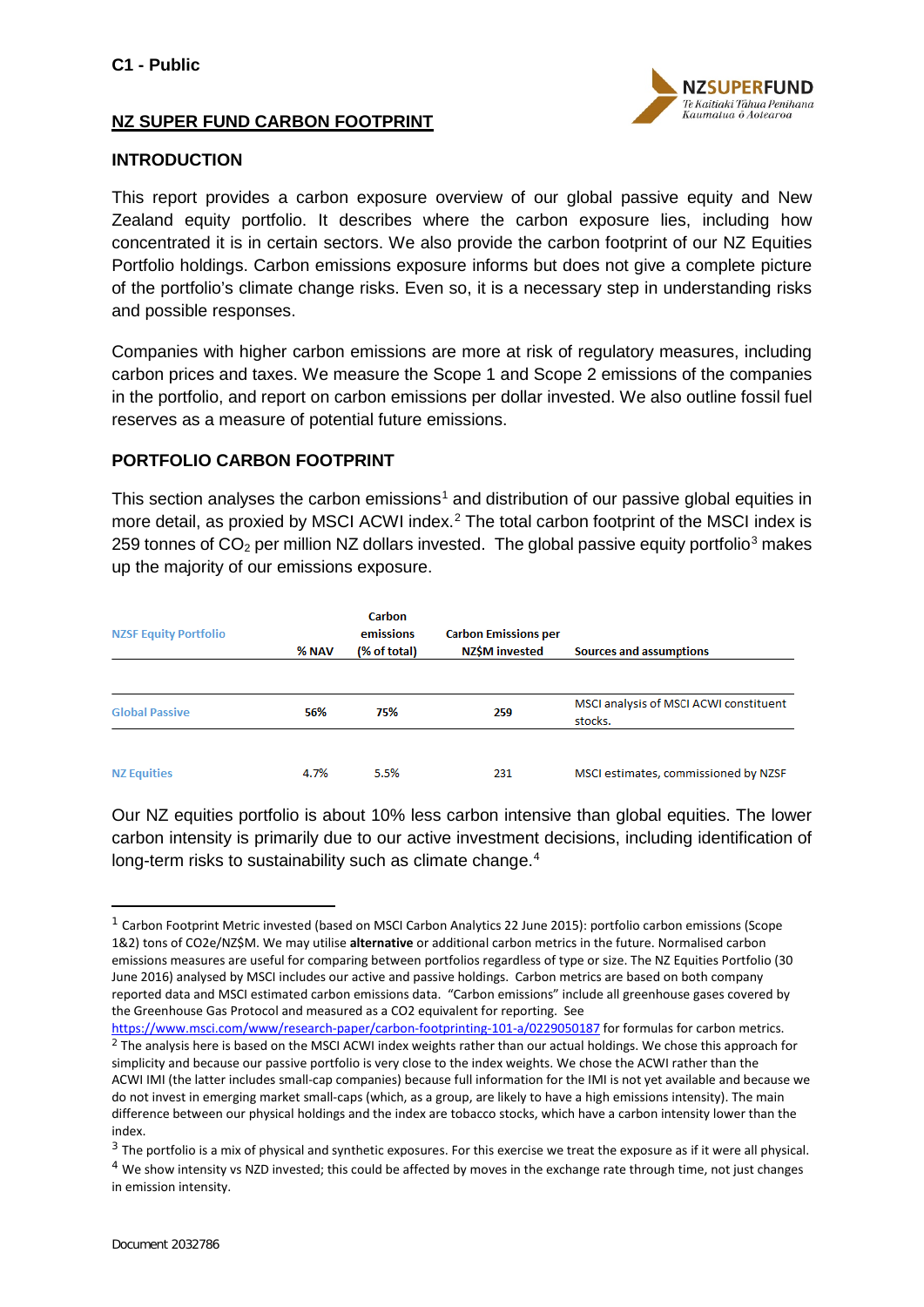## **CONCENTRATION OF CARBON FOOTPRINT**

Three sectors – Utilities, Materials, and Energy – account for 83% of Scope 1 and 2 carbon emissions, although they represent only 16% of the value of the equity portfolio.



In the Utilities sector the emissions are concentrated in Electric Utilities and Independent Power plants. In Materials sector the emissions are concentrated in Metal and Mining and Construction Material companies. And in the Energy sector most of the emissions are from the Oil, Gas & Consumables sub-industry. Pure-play coal is small, as most coal is tied up in integrated companies or power utility companies.



### Industry breakdown for key sectors - emissions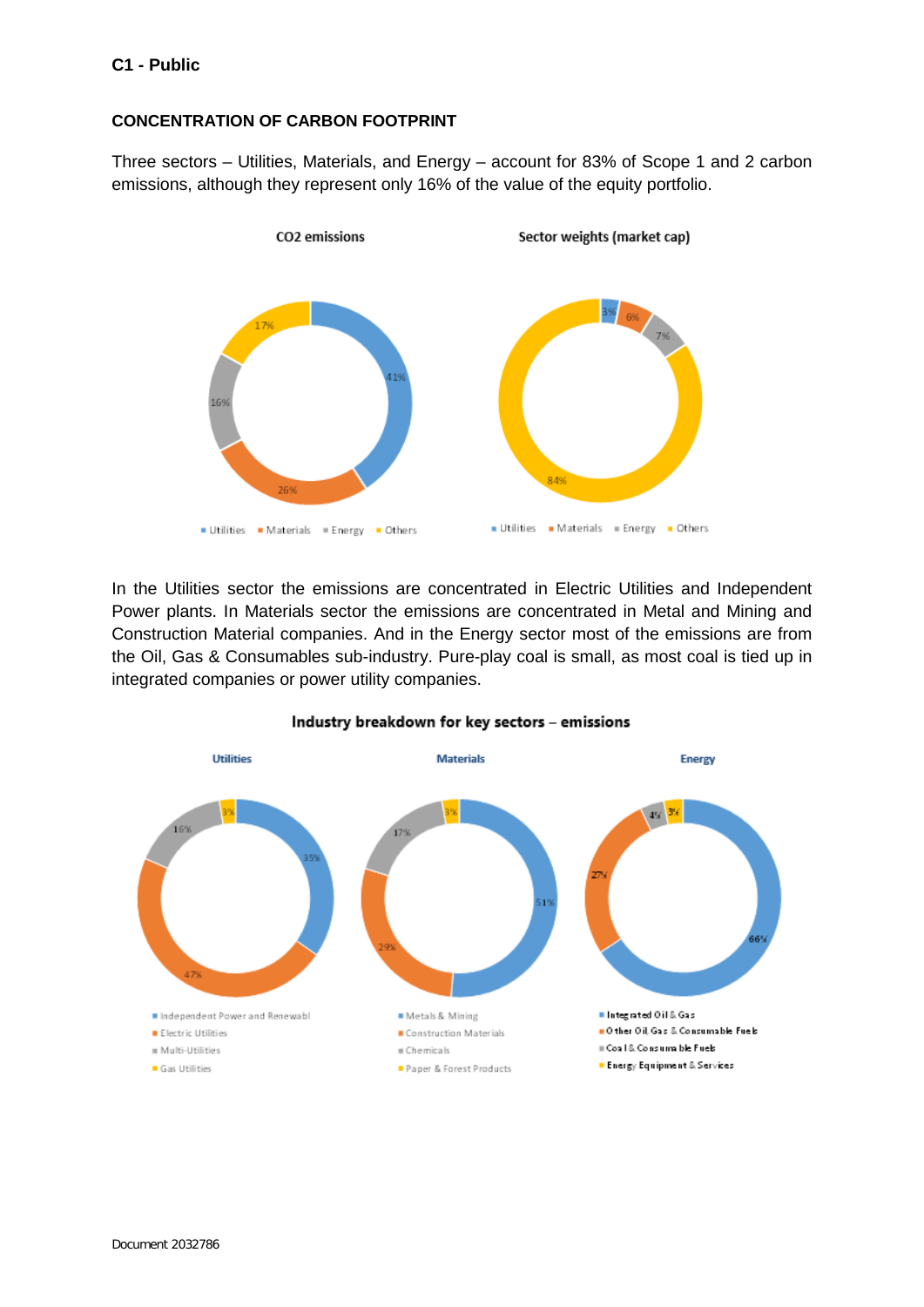### *Variation within sectors*

Not only is there large variation across sectors, there are also large differences between companies within each sector. The Figure below shows the spread of carbon intensities in each of the major industries. Within utilities, for example, some companies have 15 times the emissions intensity as the median company in that sector.



### Spread of carbon intensity within industries

Within the utilities sector, the biggest polluters tend to be coal users (especially brown coal), coal-to-oil plants and those with older, less efficient plants. Cement and steel have high carbon emissions in the materials sector, and includes mining which is energy intensive. Within the energy sector the differences are mainly due to fuel type and conventional versus unconventional sources. Targeting selected stocks within sectors to reduce exposure to carbon emissions is likely to be a more effective mechanism to address investment risk than targeting whole sectors.

It also helps guide an engagement strategy. The wide spread of performance shows it is important to engage the largest contributors with the greatest potential for change.

## **FOSSIL FUEL RESERVES – FUTURE POTENTIAL EMISSIONS***[5](#page-2-0)*

So far the analysis has looked at the current rate of emissions. We also look at potential future emissions from burning fossil fuel reserves such as oil and coal. This gives us a broader picture of the risk of potential stranded assets.

Potential emissions from reserves are generally more significant than current operational emissions in fossil fuel mining and production. Potential emissions from reserves are mostly

-

<span id="page-2-0"></span><sup>5</sup> MSCI calculates the potential emissions *should all* reserves be produced and burnt expressed as tons of CO2 equivalent using the Potsdam Institute methodology. The Greenhouse Gas Protocol has not yet finalised a methodology to measure potential emissions from reserves. MSCI ACWI calculation is normalised to tons CO2e/NZ\$M invested.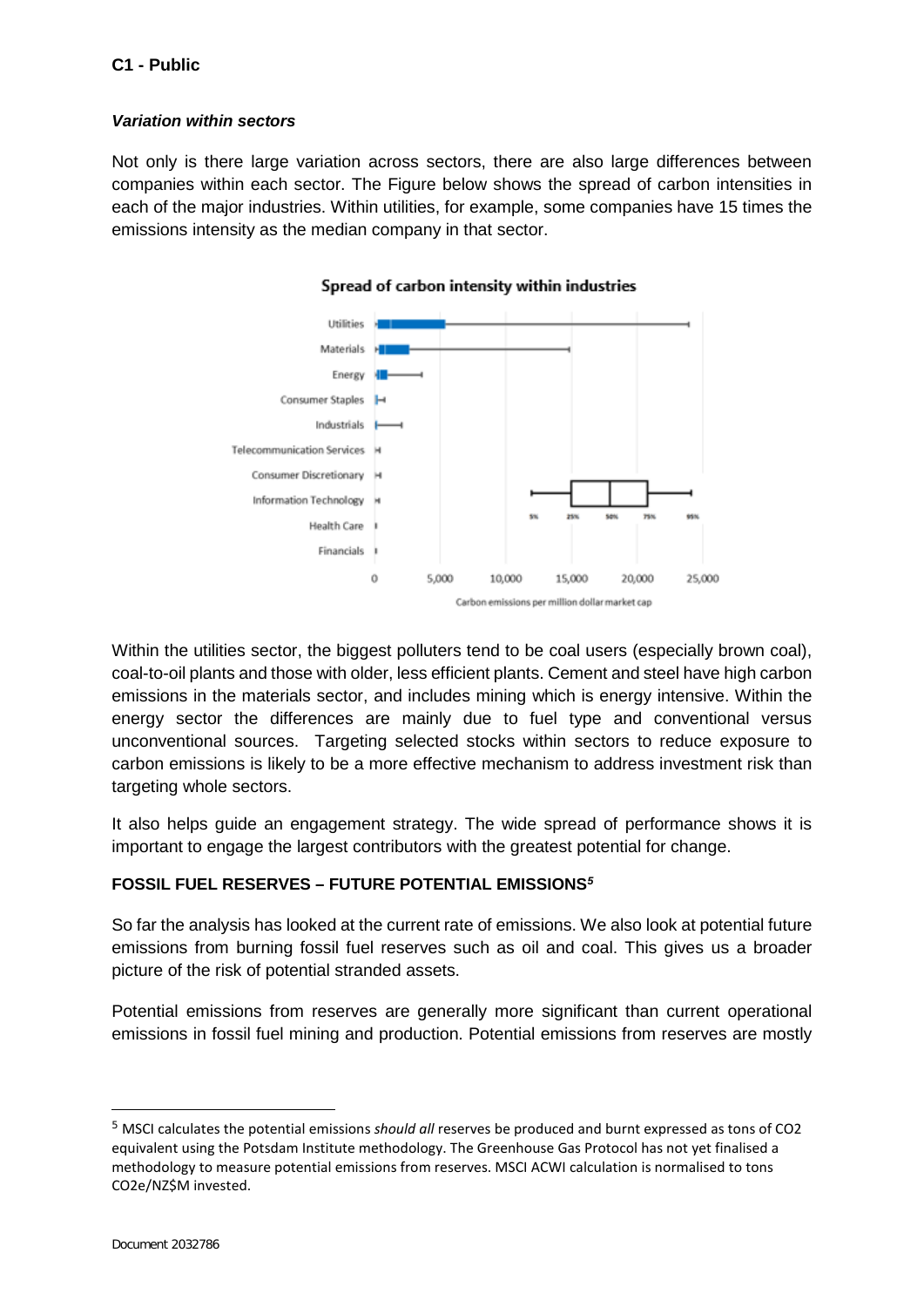# **C1 - Public**

(80%) found in the energy sector. However, mining companies in the materials sector and utilities companies can also own reserves.

Differences across companies depend on factors such as fuel type (coal vs oil or gas, conventional vs unconventional), company type (single purpose or diversified) and reserve type (1P vs 2P reserves).





## **CONCLUSION – NEXT STEPS**

The carbon emissions of our global passive equity portfolio accounts for the majority of our carbon footprint across the whole portfolio. Our intial carbon footprinting exercise demonstrates that carbon measures provide a useful tool for analysing and managing climate change risk in the portfolio. Such metrics do not capture all sectors or companies facing significant risks to their business from climate change. Nevertheless, reducing the carbon footprint is an important element in reducing the portfolio's exposure to climate change investment risk.

Following this initial footprinting exercise, we will be testing the different carbon footprint metrics in more depth and determine the best method for reducing carbon risk in our portfolio and reporting on our carbon footprint over time.